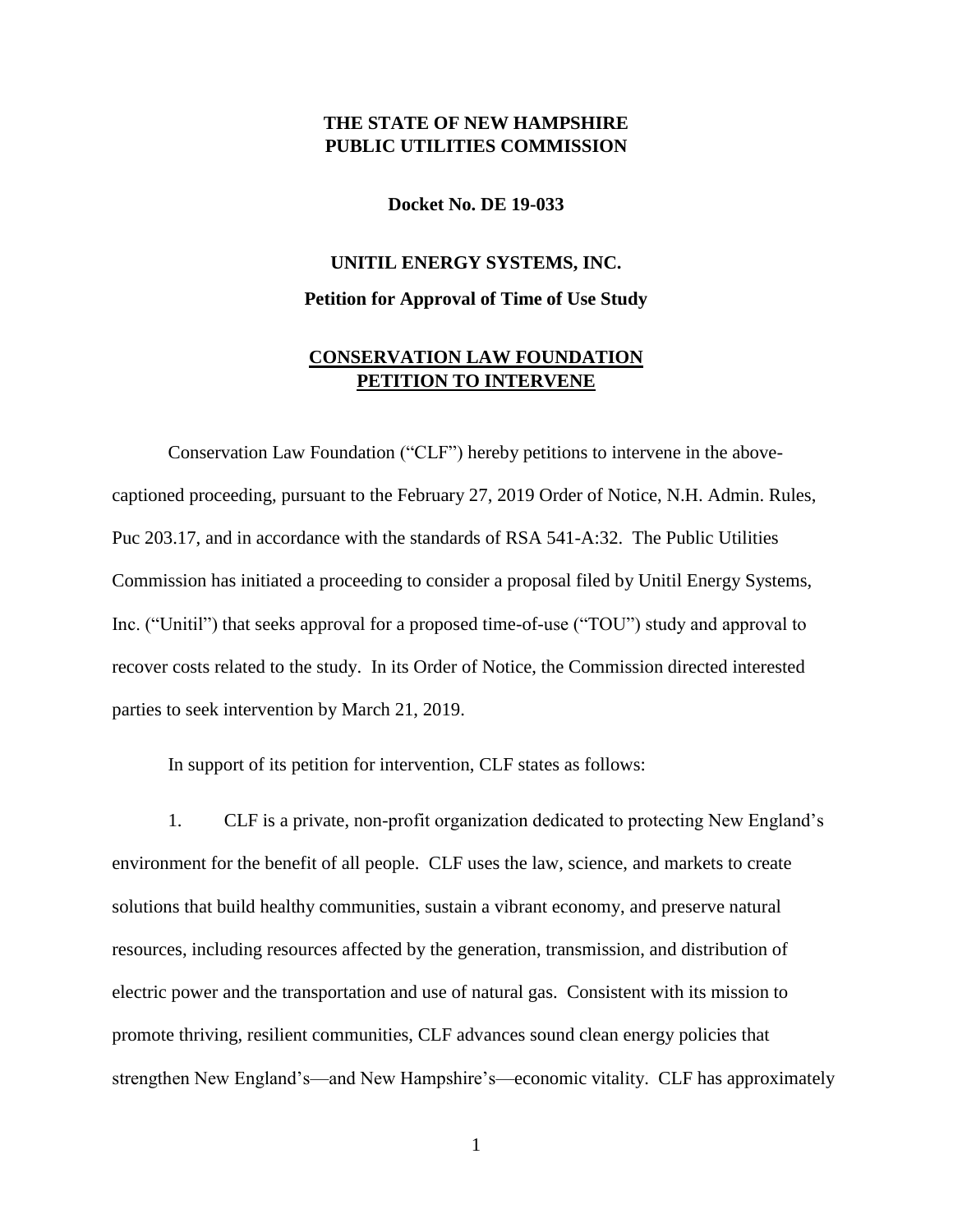5,000 financially contributing members in New England, including around 600 in New Hampshire, some of whom reside in the electric distribution territory of Unitil.

2. CLF has significant institutional expertise in the subjects at issue in this proceeding. CLF has long advocated the increased adoption of TOU rates, including in the Grid Modernization investigatory proceeding still pending before this Commission, IR 15-296. In addition, CLF was an active participant and a signatory to the settlement agreement in the net metering docket, DE 16-576, that ultimately led to Unitil's filing of the proposal before the Commission in this proceeding.

3. CLF's general involvement in New Hampshire energy matters has spanned more than two decades. This involvement includes intervention in numerous dockets before the Public Utilities Commission, such as Docket Nos.: DR 97-211, DE 01-057, DE 07-064, DE 08-103, DE 08-145, DE 09-033, DE 10-160, DE 10-188, DE 11-215, DE 11-250, DE 13-108, DE 13-275, DE 14-120, DE 14-238, DE 15-124, IR 15-124, IR 15-137, IR 15-296, DE 16-241, DE 16-693, DE 16-817, DE 17-124, DE 17-136, DE 17-189, DG 17-152, and DG 17-198. CLF is currently an active participant in ongoing stakeholder meetings to develop pilot projects, including TOU pilots, pursuant to the Commission's Order in Docket DE 16-576.

4. CLF and its members have a strong interest in expanding the availability and ensuring the success of time of use rates in the state. When demand for energy increases at certain times of the day, this creates what is known as peak energy demand and can put a strain on the electricity system. During these times, energy is more expensive to generate and is typically dirtier because utilities have to call on less efficient "peaker" power plants. There are a number of tools available to utilities and customers to limit these peak times, but time-of-use rates are one such tool. Well-designed and properly implemented TOU rate offerings, combined

2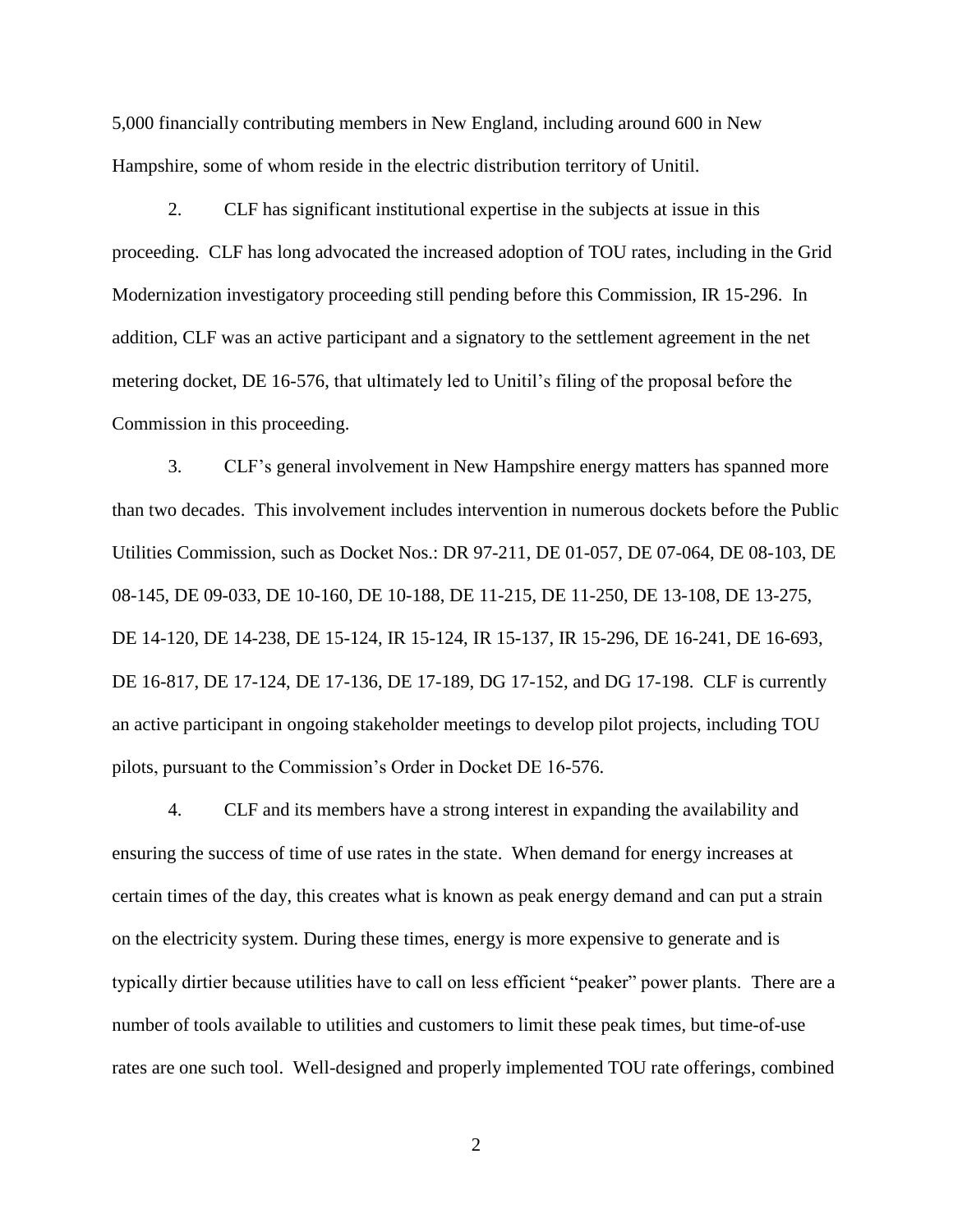with technologies and services that facilitate automated customer engagement, will be particularly important to contain costs and emissions as electrification efforts proceed.

5. The rights, privileges, and interests of CLF and its members will be affected by the outcome of this proceeding. CLF members in the Unitil service territory will be particularly affected.

6. CLF respectfully submits that its intervention as a party in this proceeding is likely to elucidate important issues and facilitate an expeditious and just resolution of this proceeding, as a result of CLF's special expertise and experience.

7. CLF's participation is in the interests of justice and the orderly and prompt conduct of the proceeding. CLF's participation will neither delay nor disrupt this proceeding.

**WHEREFORE**, Conservation Law Foundation respectfully requests that the Commission grant its petition to intervene in Docket No. DE 19-033.

Respectfully submitted,

 $11 - 22$ 

Melissa E. Birchard Senior Attorney CONSERVATION LAW FOUNDATION 27 N. Main St. Concord, NH 03301 Phone (603) 225-3060 Fax (603) 225-3059 mbirchard@clf.org

Dated: March 21, 2019